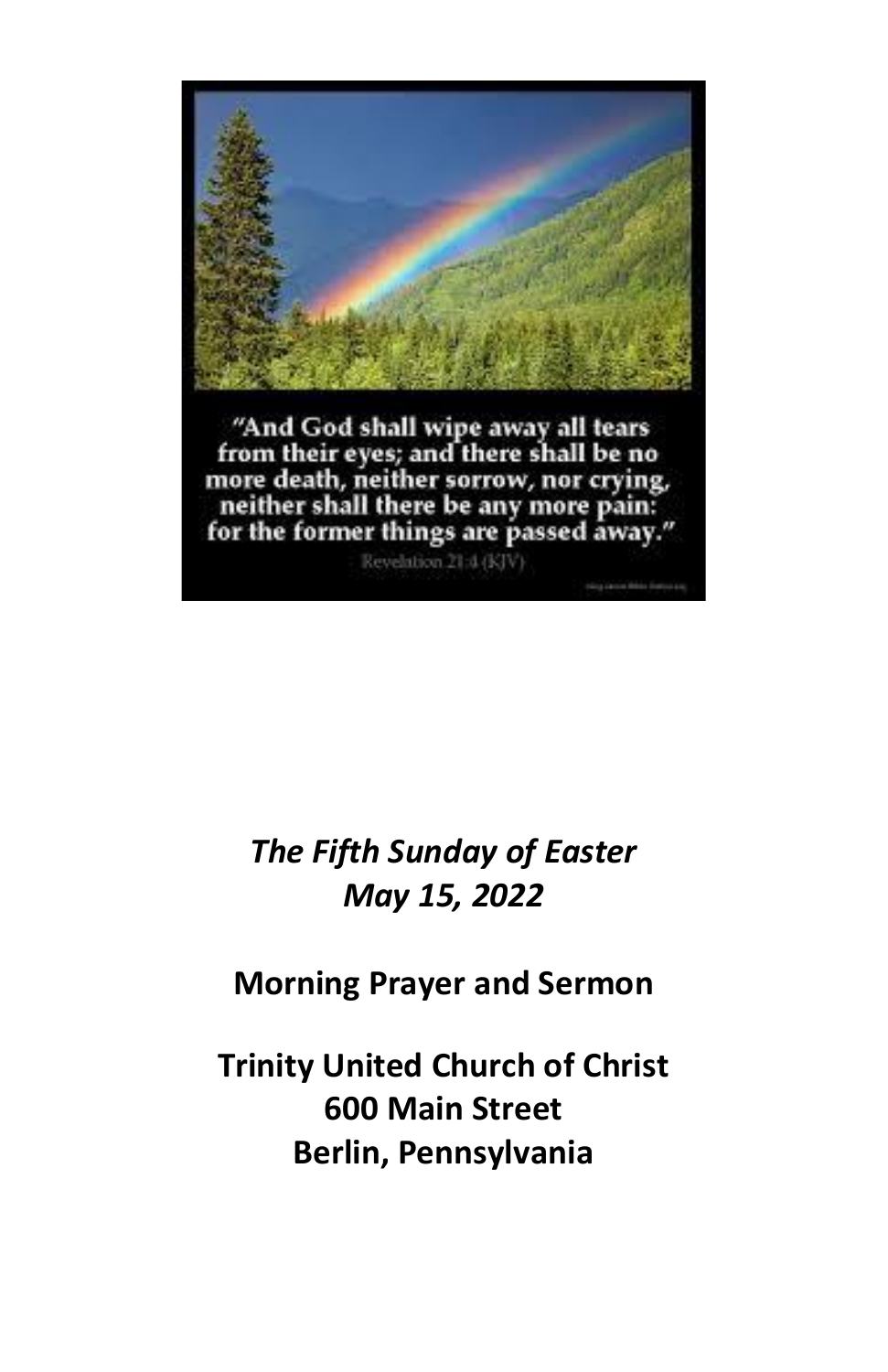### **Prelude**

**\*Easter Acclamation** Alleluia! The Lord is risen! **The Lord is risen indeed! Alleluia!**

**\*Hymn of Resurrection: No. 233** *Alleluia! Sing to Jesus* - Hyfrydol

#### **Confession of Sin**

Dearly beloved, we have come together in the presence of Almighty God our heavenly Father, to set forth his praise, to hear his holy Word, and to ask, for ourselves and on behalf of others, those things that are necessary for our life and our salvation. And so that we may prepare ourselves in heart and mind to worship him, and with penitent and obedient hearts confess our sins, that we may obtain forgiveness by his infinite goodness and mercy.

*Silence* – Private Prayers of Confession

Most merciful God, **we confess that we have sinned against you in thought, word, and deed, by what we have done, and by what we have left undone. We have not loved you with our whole heart; we have not loved our neighbors as ourselves. We are truly sorry and we humbly repent. For the sake of your Son Jesus Christ, have mercy on us and forgive us; that we may delight in your will, and walk in your ways, to the glory of your Name. Amen.**

#### **Word of Pardon**

Almighty God have mercy on you, forgive you all your sins through our Lord Jesus Christ, strengthen you in all goodness, and by the power of the Holy Spirit keep you in eternal life. *Amen*.

**Ministry of Music The Trinity Bells Glorify Thy Name – L. Lamb**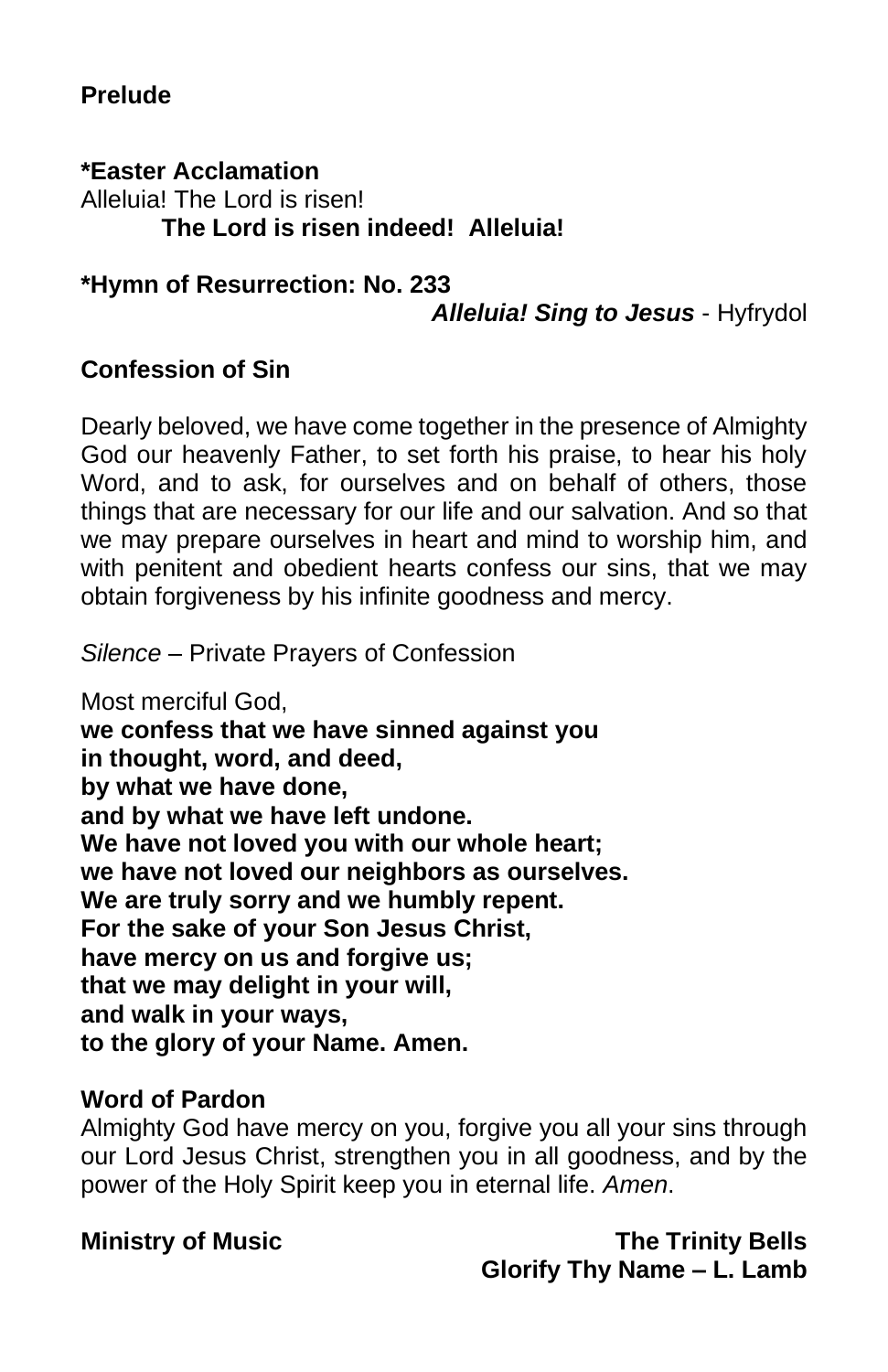## **The Invitatory and Psalter – Psalm 148**

Lord, open our lips. **And our mouth shall proclaim your praise.** Praise the LORD! Praise the LORD from the heavens; praise him in the heights! **<sup>2</sup> Praise him, all his angels; praise him, all his hosts! <sup>3</sup>** Praise him, sun and moon, praise him, all you shining stars! **<sup>4</sup> Praise him, you highest heavens, and you waters above the heavens! <sup>5</sup>** Let them praise the name of the LORD! For he commanded and they were created. **<sup>6</sup> And he established them forever and ever; he gave a decree, and it shall not pass away.**  <sup>7</sup> Praise the LORD from the earth. you great sea creatures and all deeps, **8 fire and hail, snow and mist, stormy wind fulfilling his word! <sup>9</sup>** Mountains and all hills, fruit trees and all cedars! **<sup>10</sup> Beasts and all livestock, creeping things and flying birds! <sup>11</sup>** Kings of the earth and all peoples, princes and all rulers of the earth! **<sup>12</sup> Young men and maidens together, old men and children! <sup>13</sup>** Let them praise the name of the LORD, for his name alone is exalted; his majesty is above earth and heaven. **<sup>14</sup> He has raised up a horn for his people, praise for all his saints, for the people of Israel who are near to him. Praise the LORD! <sup>1</sup>**

#### **\*Gloria Patri: No. 623**

<sup>&</sup>lt;sup>1</sup> [The Holy Bible: English Standard Version](https://ref.ly/logosres/esv?ref=BibleESV.Ps148.1&off=32&ctx=ame+of+the+Lord%0a148%C2%A0~r%EF%BB%BFPraise+the+Lord!+%0a) (Ps 148:1–14). (2016). Crossway Bibles.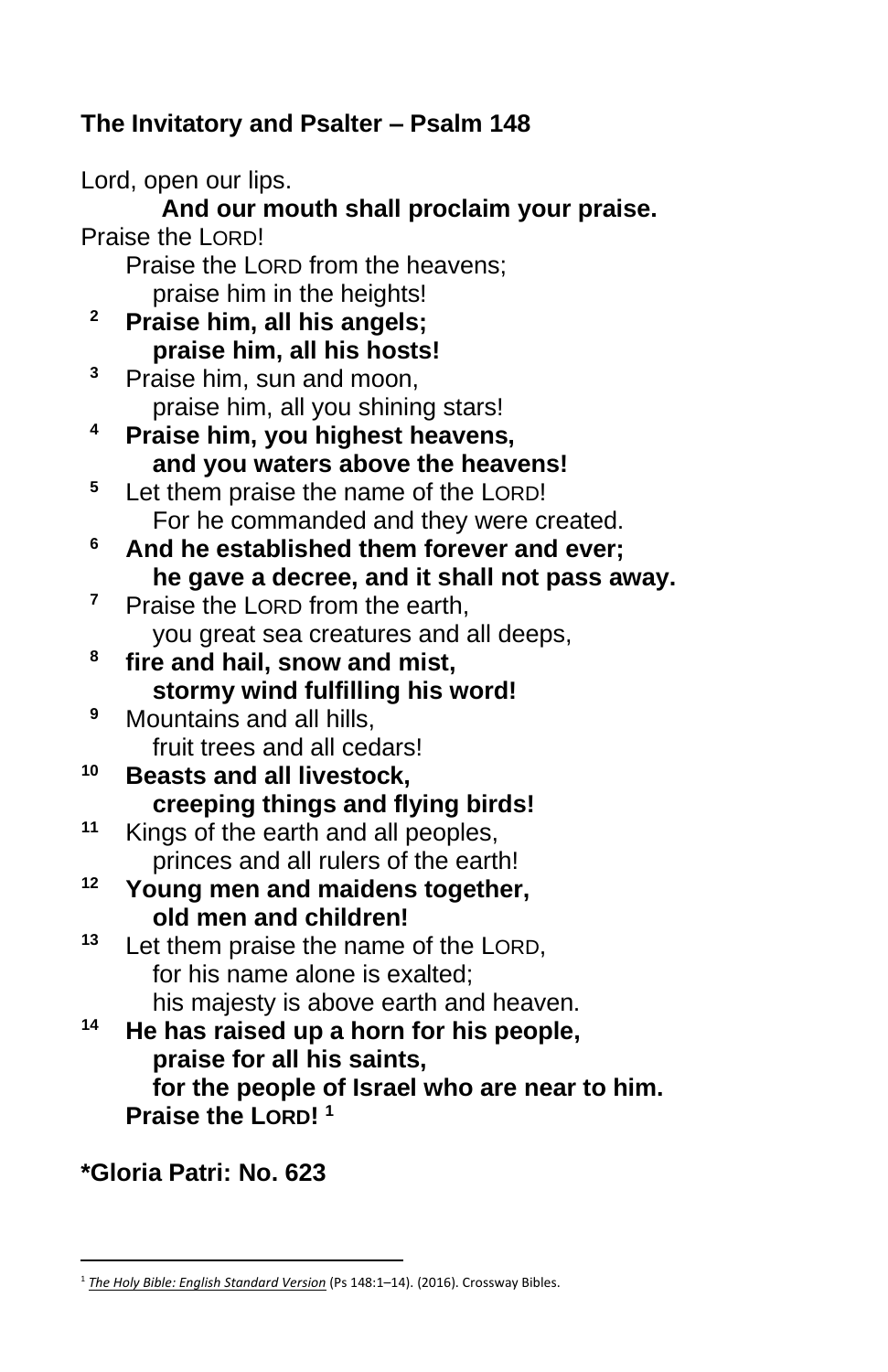#### **From the Revelation of St. John Revelation 21:1-6**

Then I saw a new heaven and a new earth, for the first heaven and the first earth had passed away, and the sea was no more. **<sup>2</sup>** And I saw the holy city, new Jerusalem, coming down out of heaven from God, prepared as a bride adorned for her husband. **<sup>3</sup>** And I heard a loud voice from the throne saying, "Behold, the dwelling place of God is with man. He will dwell with them, and they will be his people, and God himself will be with them as their God. **<sup>4</sup>** He will wipe away every tear from their eyes, and death shall be no more, neither shall there be mourning, nor crying, nor pain anymore, for the former things have passed away."

**<sup>5</sup>** And he who was seated on the throne said, "Behold, I am making all things new." Also he said, "Write this down, for these words are trustworthy and true." **<sup>6</sup>** And he said to me, "It is done! I am the Alpha and the Omega, the beginning and the end. To the thirsty I will give from the spring of the water of life without payment. 2

### \***Gospel Hymns About Heaven**

**No. 542 –** *When We All Get to Heaven* [Verses 1 & 4] **No. 543 –** *When the Roll Is Called Up Yonder* [Verses 1 & 3]

#### **\*Gospel of our Lord Jesus Christ St. John 13:31-35**

**<sup>31</sup>** When he had gone out, Jesus said, "Now is the Son of Man glorified, and God is glorified in him. **<sup>32</sup>** If God is glorified in him, God will also glorify him in himself, and glorify him at once. **<sup>33</sup>** Little children, yet a little while I am with you. You will seek me, and just as I said to the Jews, so now I also say to you, 'Where I am going you cannot come.' **<sup>34</sup>** A new commandment I give to you, that you love one another: just as I have loved you, you also are to love one another. **<sup>35</sup>** By this all people will know that you are my disciples, if you have love for one another." 3

The Word of God, for the People of God. **Thanks be to God!**

<sup>2</sup> *[The Holy Bible: English Standard Version](https://ref.ly/logosres/esv?ref=BibleESV.Re21.1&off=36&ctx=nd+the+New+Earth%0a21%C2%A0~Then+I+saw+y%EF%BB%BFa+new+h)* (Re 21:1–6). (2016). Crossway Bibles.

<sup>3</sup> *[The Holy Bible: English Standard Version](https://ref.ly/logosres/esv?ref=BibleESV.Jn13.31&off=18&ctx=+%0aA+New+Commandment%0a~31%C2%A0%E2%80%A2When+he+had+gone)* (Jn 13:31–35). (2016). Crossway Bibles.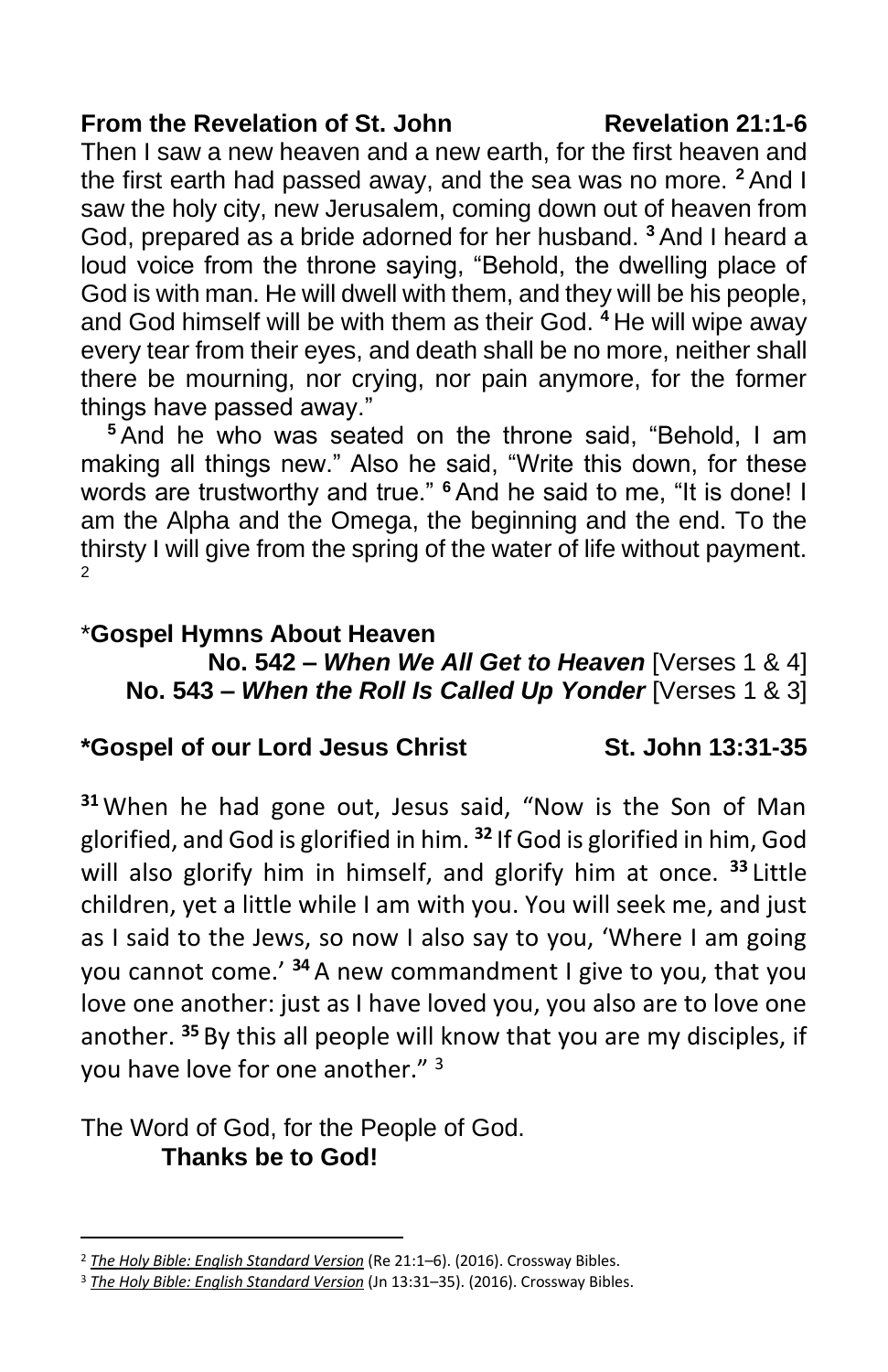**\*Affirmation of Faith** *The Apostles' Creed*

**I believe in God, the Father almighty, creator of heaven and earth. I believe in Jesus Christ, God's only Son, our Lord, who was conceived by the Holy Spirit, born of the virgin Mary, suffered under Pontius Pilate, was crucified, died, and was buried. He descended into hades. On the third day he rose again; he ascended into heaven, he is seated at the right hand of the Father, and he will come to judge the quick and the dead. I believe in the Holy Spirit, the holy catholic Church, the communion of saints, the forgiveness of sins, the resurrection of the body, and life everlasting. Amen.**

**Ministry of Music Trinity Bells** 

*Ten Thousand Reasons - P. Bettcher*

**Proclamation of God's Word "PD"**

# *That Will Be Heaven For Me!*

**Ministry of Music "Feel the Spirit" – L. Larson**

**Morning Prayer Our Lord's Prayer** [using *debts* and *debtors*]

**\*Hymn: No. 552** *On Jordan's Stormy Banks* – Promised Land

**\*Dismissal with Blessing**

#### **\*Sung Blessing with Dismissal** *Now Unto Him Who Is Able*

Now unto Him who is able to keep you from falling. To make you stand in His presence blameless and with great joy. To the only God our Savior, Jesus Christ our Lord. Be the glory, and the majesty, dominion, and authority. Both now and forevermore, Amen.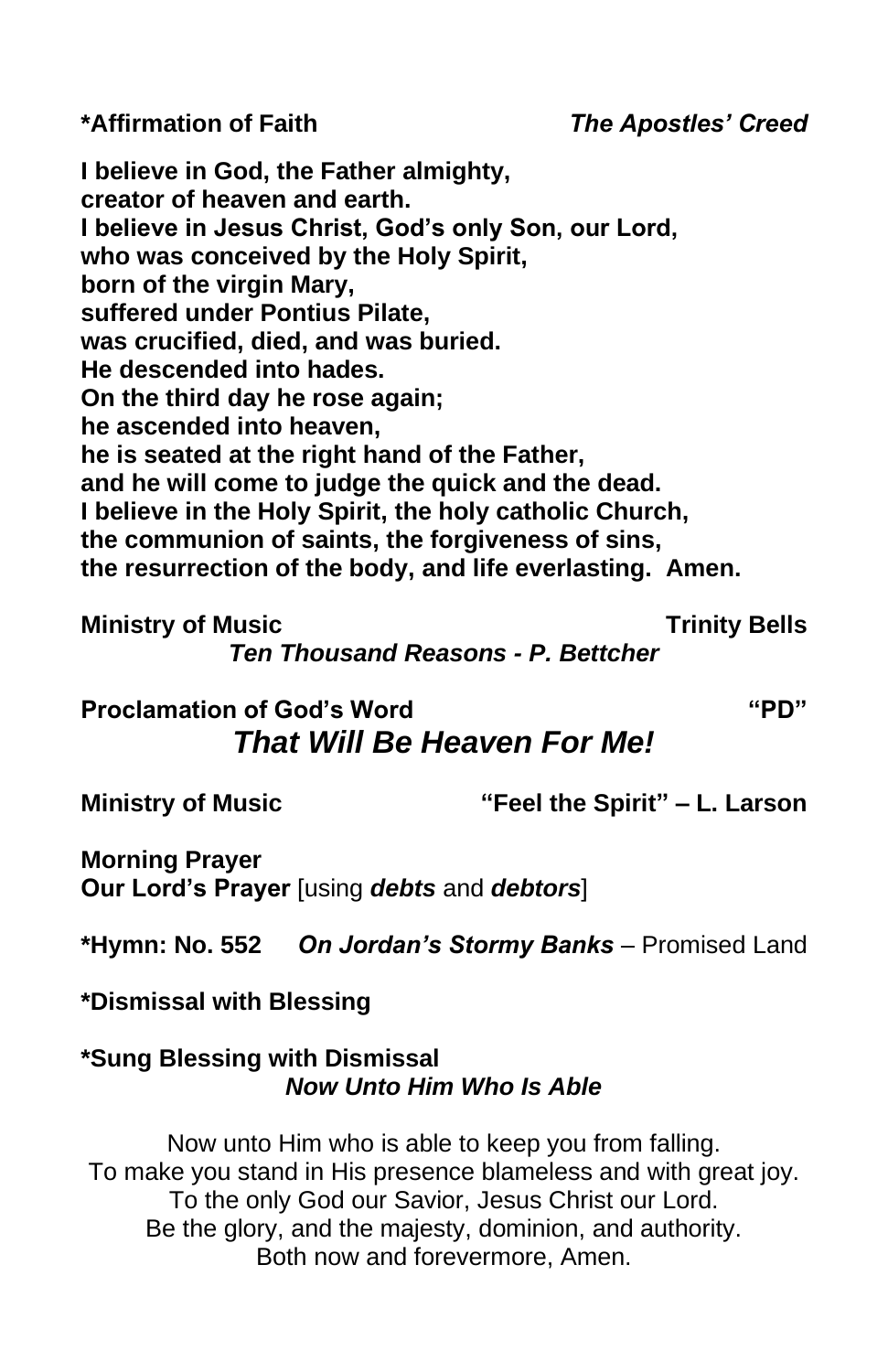**Give Him the glory, and the majesty, dominion, and authority. Both now and forevermore, Amen!**

**\*Going Forth**



### **Those Remembered in prayer:** God's guidance and protection for Armed Forces.

### **Shut Ins:**

Lew & Barb Berkley, Roy Bucher, Helen Diest, Mary Forespring, Cynthia Kelly, Lois Krause, Deb Luteri, Lois Saylor.

#### **Healing Concerns:**

Sally Altfather, Mark Amyot, Donnie Baxter, Jim Benoit, Carol Boyer, Terry Coslic, Jim Coughenour, Pam Crooks, Larry Custer, Dana Dawson, John Durst, Alvin Harbaugh, Mary Jane Harding, Andrea (Shaulis) Harris, Larry Hay, Barry Landis, Holby McClucas, Jennifer Miller, Bob Murphy, Bonnie Murphy, Nancy Schrock, Avis Specht, Kelly Tharp, Adeline Vieregge, Robin Walker, Heather Weighley, Nancy Weighley, Kimberly Kay Roos Zimmerman, Gerald Zorn

### **Giving From 05/008/2022**

|              | Rec       | <b>Budget</b> | Over/Under |
|--------------|-----------|---------------|------------|
| General      | \$3232.00 | \$2521.38     | \$710.62   |
| Ben          | \$375.00  | \$213.46      | \$161.54   |
| <b>Maint</b> | \$280.00  | \$163.46      | \$116.54   |
| <b>Mem</b>   | \$360.00  |               |            |
| <b>Total</b> | \$4247.00 | \$2898.30     | \$988.70   |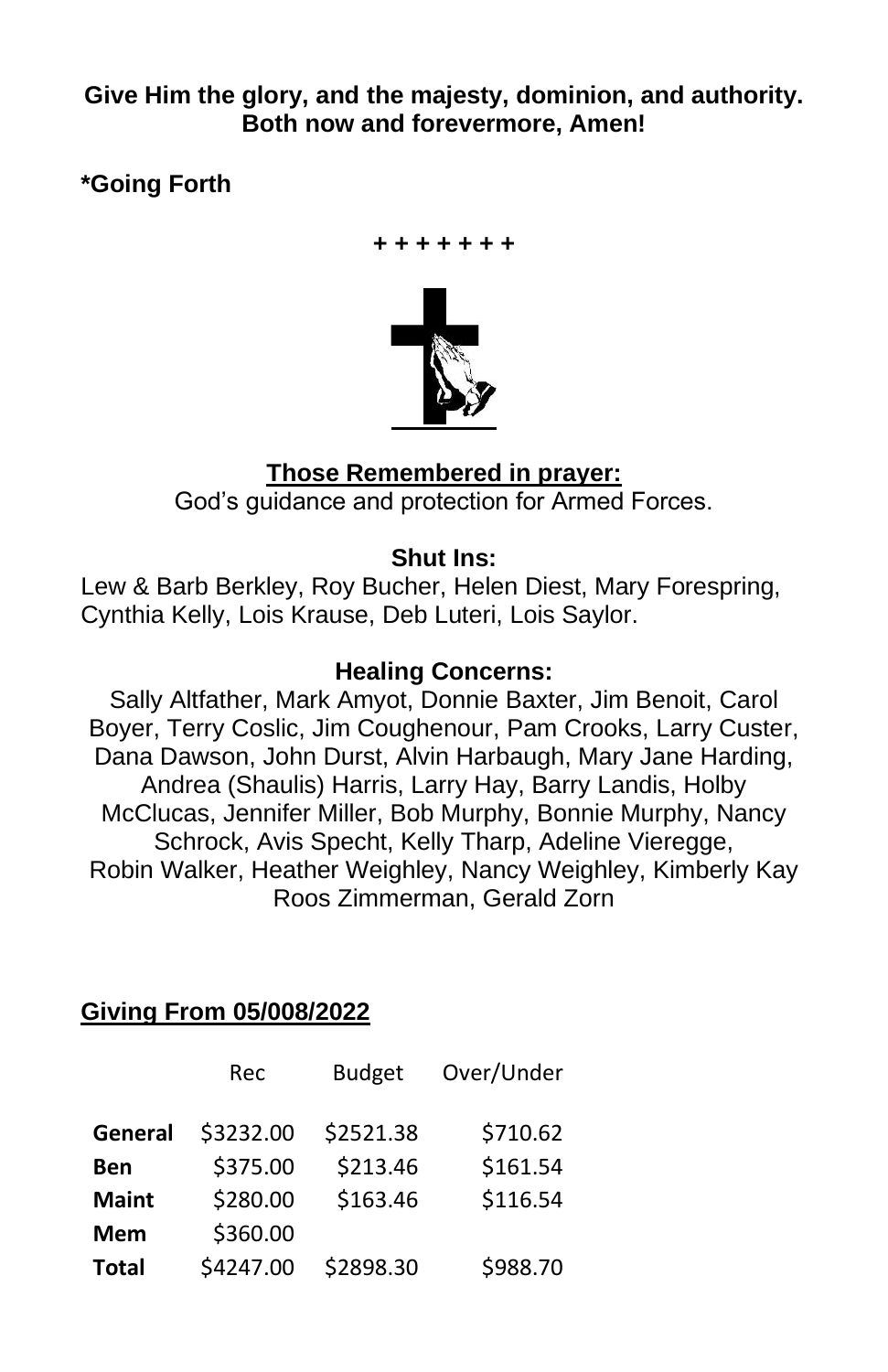Benevolence includes Food Pantry \$10

#### **Worship Attendance: 77 Sunday School: 14**

## **The Saints In Action**

Today – Fifth Sunday of Easter 9:00 a.m. – Morning Worship – Trinity Bells 10:10 a.m. – Sunday School 6:30 p.m. – Confirmation Class 6:30 p.m. – Sue C's Sunday School Class [Office] Next Sunday – Sixth Sunday of Easter 9:00 a.m. – Worship with Special Music 10:10 a.m. – Sunday School

**Today we enjoy the music of the Trinity Bells**. The Bells rehearse on Wednesday evenings during the academic year and play for worship on Sundays throughout the year. We thank our bell rings for their ministry to us this morning.

### *Where You May Find. . .*

**The Nursery:** *is on the lower level for children and their parent. A big screen TV is mounted in the room so that you may watch the service.*

#### **At the Sanctuary Entrances. . .**

Recycling Boxes for Bulletins *These Days –* Devotional

Large Print Bulletins **Example 20** Hearing Amplifiers

## **Assisting in Worship**

*Sound:* Pam Bush (Board), Tom Croner (Camera)

*Acolyte:* Cora Wright